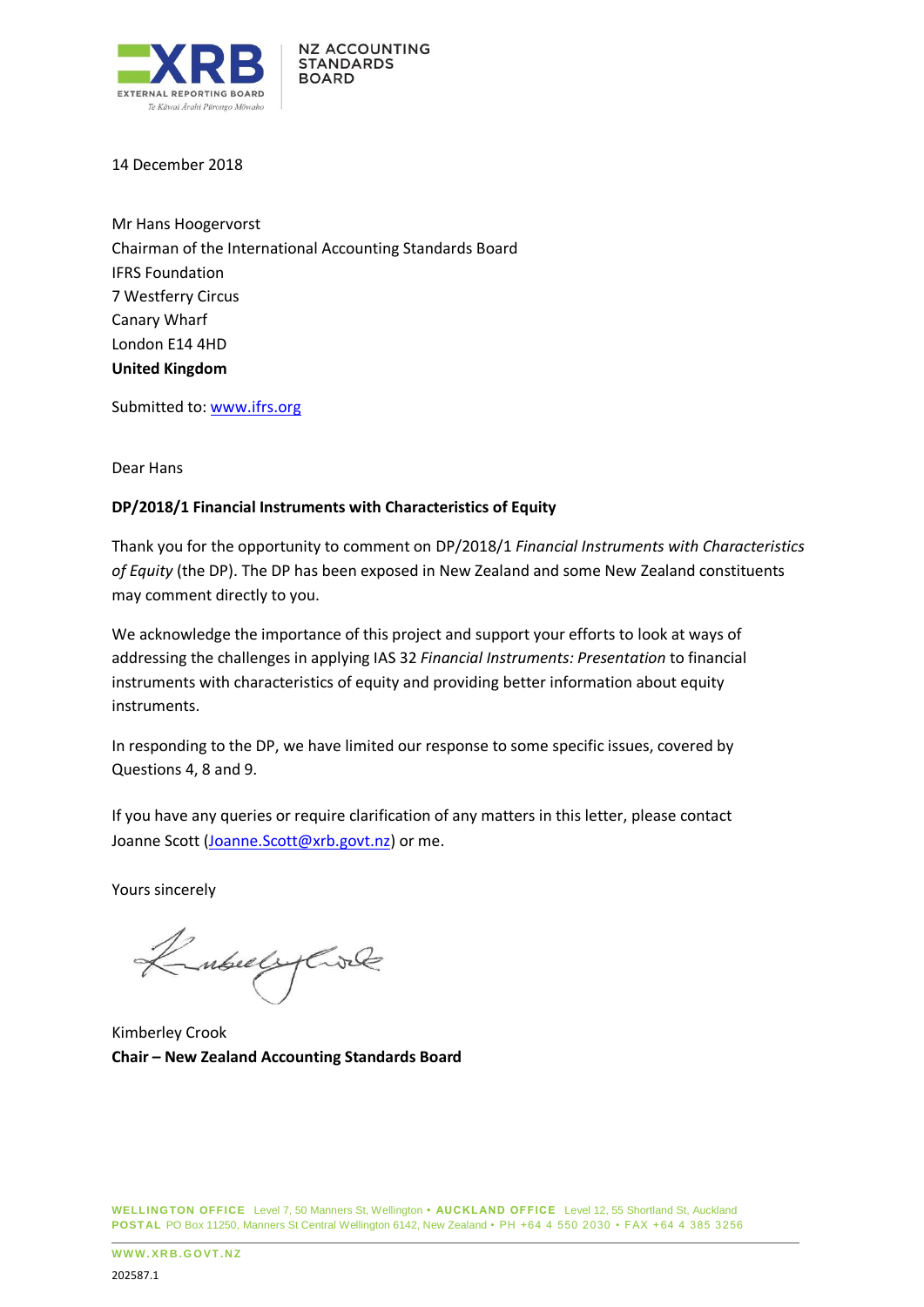# **Appendix**

#### **Section 3—Classification of non-derivative financial instruments**

#### **Question 4**

The Board's preliminary view is that the puttable exception would be required under the Board's preferred approach. Do you agree? Why, or why not?

We agree that the puttable exception in IAS 32 *Financial Instruments: Presentation* would continue to be required under the Board's preferred approach to classification of non-derivative financial instruments.

As previously identified by constituents, application of the classification requirements in IAS 32 to certain puttable instruments can give rise to counter intuitive outcomes in the financial statements.

We note the acknowledgement in the DP (paragraphs 3.32 and 3.33) that application of the Board's preferred approach to classification would lead to puttable instruments, including those that are currently classified as equity instruments in accordance with paragraphs 16A and 16B of IAS 32, being classified as liabilities.

The issues originally raised by constituents, as outlined in paragraph BC50 of the Basis for Conclusions on IAS 32, would therefore still exist under the proposals.

Given the emphasis placed by the IASB on setting standards that are useful for decision making by users of general purpose financial statements, we think that it is important that the puttable exception continues to be available.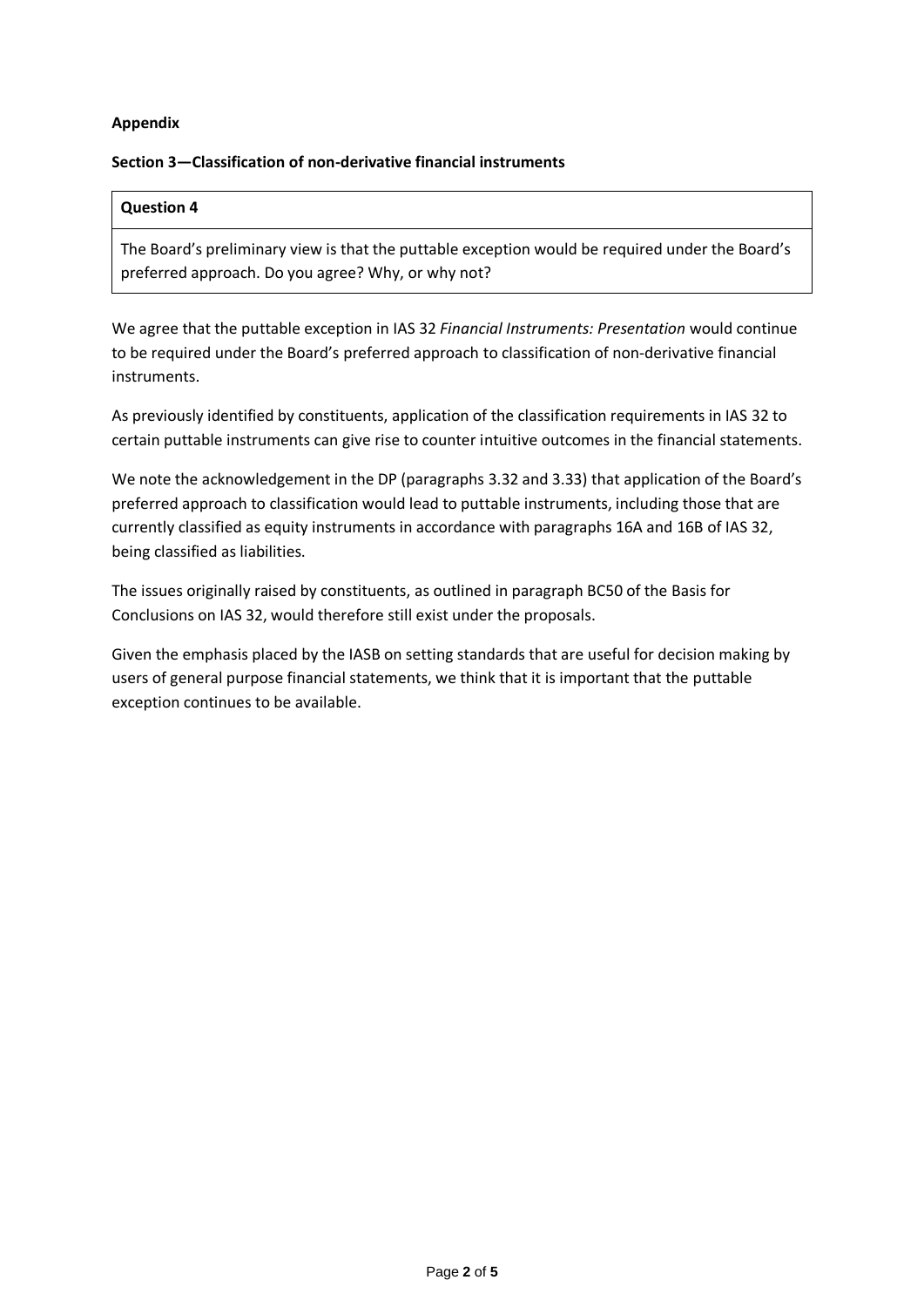### **Section 6—Presentation**

### **Question 8**

The Board's preliminary view is that it would be useful to users of financial statements assessing the distribution of returns among equity instruments to expand the attribution of income and expenses to some equity instruments other than ordinary shares. Do you agree? Why, or why not?

The Board's preliminary view is that the attribution for non-derivative equity instruments should be based on the existing requirements of IAS 33. Do you agree? Why, or why not?

The Board did not form a preliminary view in relation to the attribution approach for derivative equity instruments. However, the Board considered various approaches, including:

- (a) a full fair value approach (paragraphs 6.74–6.78);
- (b) the average-of-period approach (paragraphs 6.79–6.82);
- (c) the end-of-period approach (paragraphs 6.83–6.86); and
- (d) not requiring attribution, but using disclosure as introduced in paragraphs 6.87–6.90 and developed in paragraphs 7.13–7.25.

Which approach do you think would best balance the costs and benefits of improving information provided to users of financial statements?

We do not support the Board's preliminary views about the attribution of income and expenses to some equity instruments other than ordinary shares. The proposals appear to reflect the views of some investors that would prefer a narrow equity approach to the distinction between liabilities and equity, even though the Board has decided against that approach in developing the classification proposals in the DP.

The attribution proposals involve the allocation of income and expenses to some instruments (for example, derivative instruments) that might have no entitlement to net income. For derivatives, there is no obvious way to make the allocation, as demonstrated by the fact that the Board considered three approaches and was unable to provide a preliminary view. We consider that any such allocation would be arbitrary.

We have previously indicated that we do not support updating the allocation of total equity amongst different classes of equity holders (see our response to Question 10 of DP/2013/1 *A Review of the Conceptual Framework for Financial Reporting*).

We are not convinced of the usefulness of this information for investors. Because we are unconvinced of the information's usefulness we also have reservations about the cost:benefit aspects of the proposal. We think that some of the other presentation and disclosure proposals in the DP are more likely to lead to better information about equity instruments and suggest that the IASB focus on those other proposals.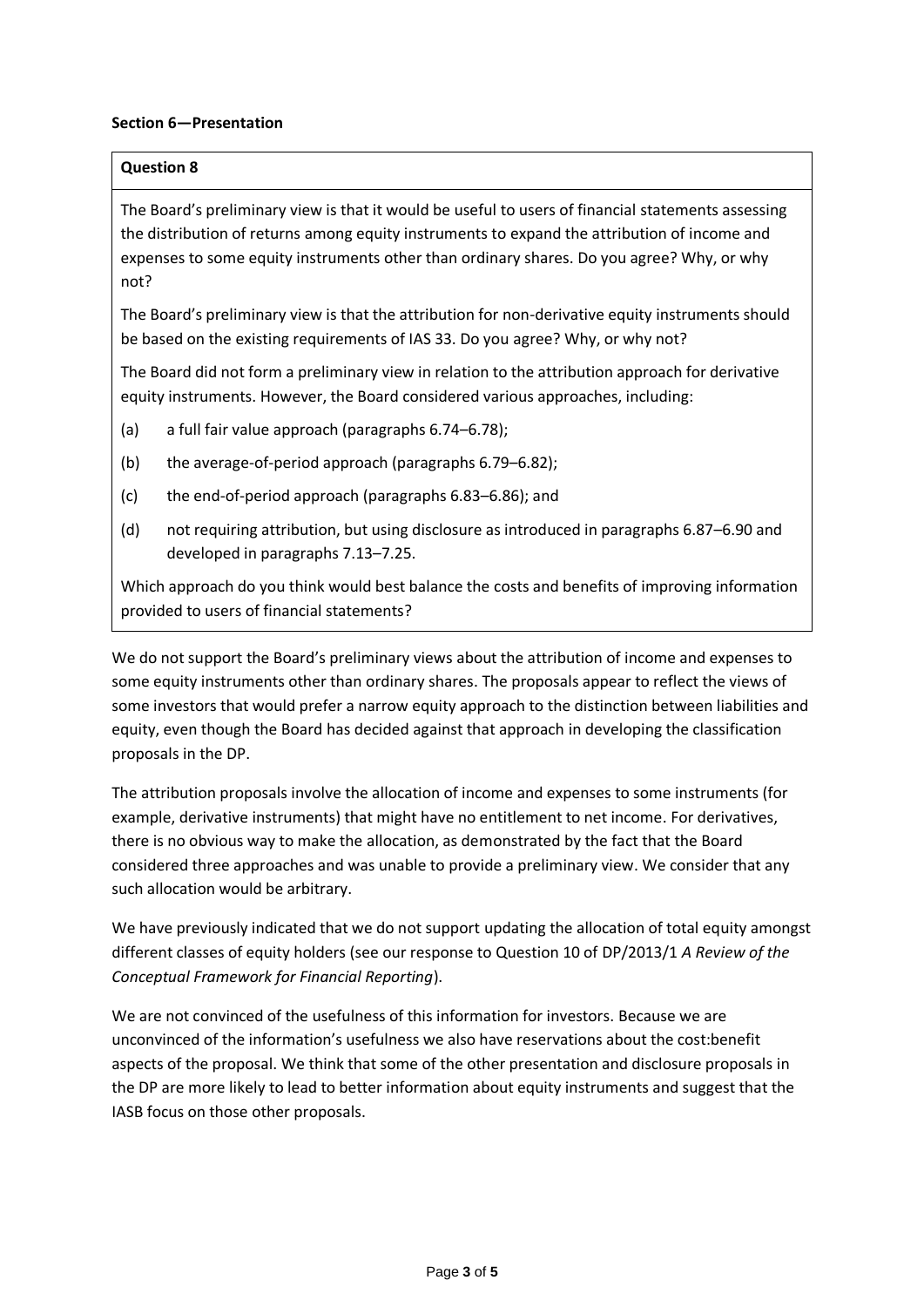### **Section 7—Disclosure**

### **Question 9**

The Board's preliminary view is that providing the following information in the notes to the financial statements would be useful to users of financial instruments:

- (a) information about the priority of financial liabilities and equity instruments on liquidation (see paragraphs 7.7–7.8). Entities could choose to present financial liabilities and equity instruments in order of priority, either on the statement of financial position, or in the notes (see paragraphs 6.8–6.9).
- (b) information about potential dilution of ordinary shares. These disclosures would include potential dilution for all potential issuance of ordinary shares (see paragraphs 7.21–7.22).
- (c) information about terms and conditions should be provided for both financial liabilities and equity instruments in the notes to the financial statements (see paragraphs 7.26–7.29).

Do you agree with the Board's preliminary view? Why, or why not?

How would you improve the Board's suggestions in order to provide useful information to users of financial statements that will overcome the challenges identified in paragraphs 7.10 and 7.29?

Are there other challenges that you think the Board should consider when developing its preliminary views on disclosures?

We generally support the proposals listed in Question 9. However, we have provided comments on each of the proposals below.

#### *Disclosure of priority on liquidation*

We believe that the proposal to require disclosure of priority of financial liabilities and equity instruments on liquidation would provide users with useful information.

Although we support this proposal, we acknowledge that such disclosure requirements could give rise to practical issues, particularly where an entity has a number of different types of equity instruments. These issues could be addressed by permitting aggregation of instruments with similar characteristics or by establishing objective-based disclosure requirements rather than being prescriptive or requiring quantification.

We note that parties other than those that hold financial instruments may also have claims on liquidation. In order to be useful, we think the proposed disclosure should encompass other claims on liquidation, such as preferential creditors.

We acknowledge that a requirement to disclose a comprehensive analysis of priority of instruments and claims, including quantitative information, could give rise to practical issues. One way of dealing with such issues would be to provide guidance about alternative presentation methods. The Board might wish to explore requiring the disclosure of instruments and claims in order of priority, but without requiring quantitative information for each type of instruments or claims.